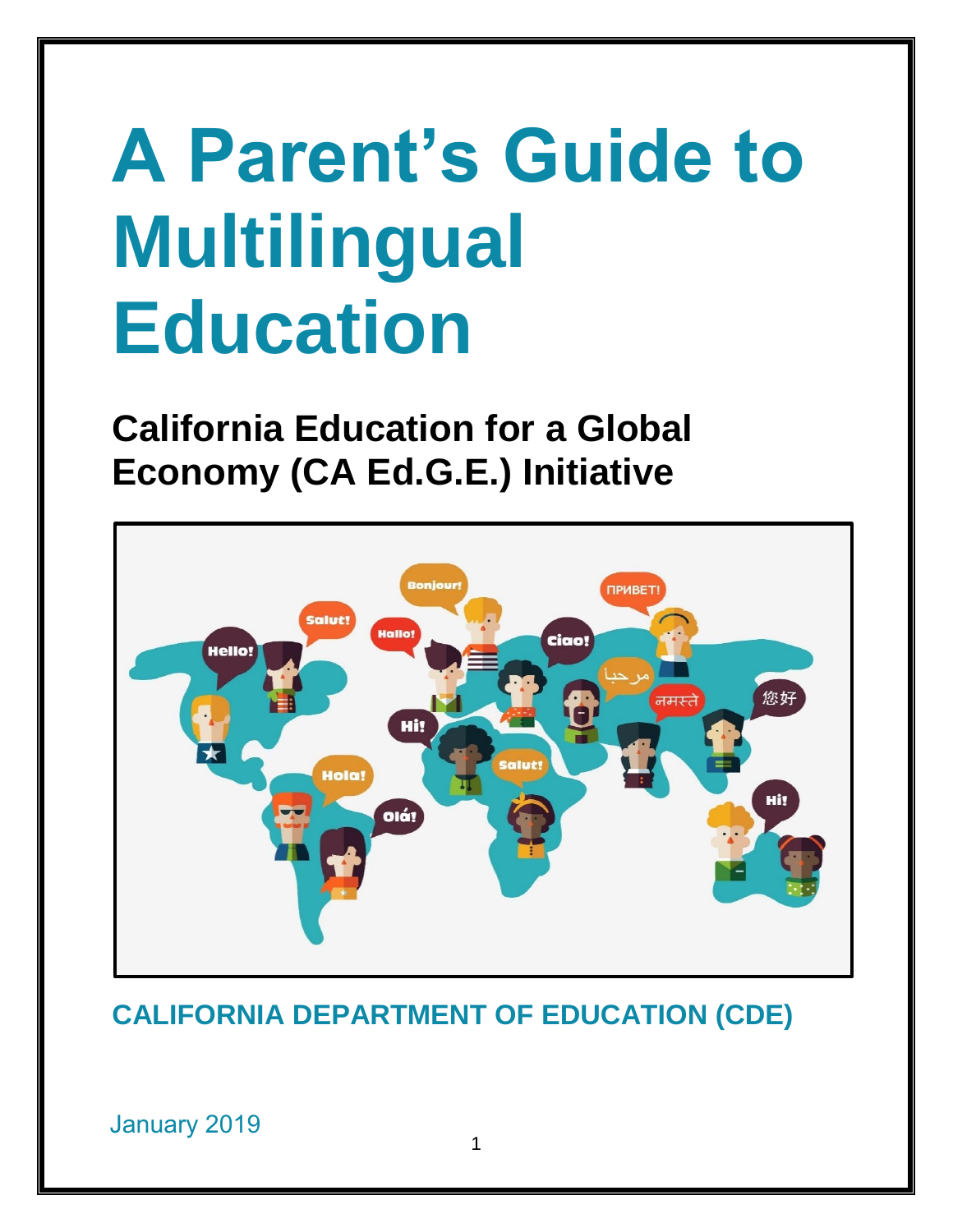# **Multilingualism**

### **The Bilingual/Multilingual Mind:**

- Is more flexible
- Can multitask more effectively
- Is able to concentrate on important tasks and block out distractions
- Is more resistant to dementia or Alzheimer's
- Has improved capacity to resolve problems and overcome obstacles
- Has stronger interpersonal and self-regulation skills

### **People Who Are Bilingual/Multilingual:**

- Have expanded job opportunities with higher pay
- Can be "citizens of the world" with a more comprehensive and tolerant perspective
- Maintain stronger family and community connections
- Have a stronger sense of self

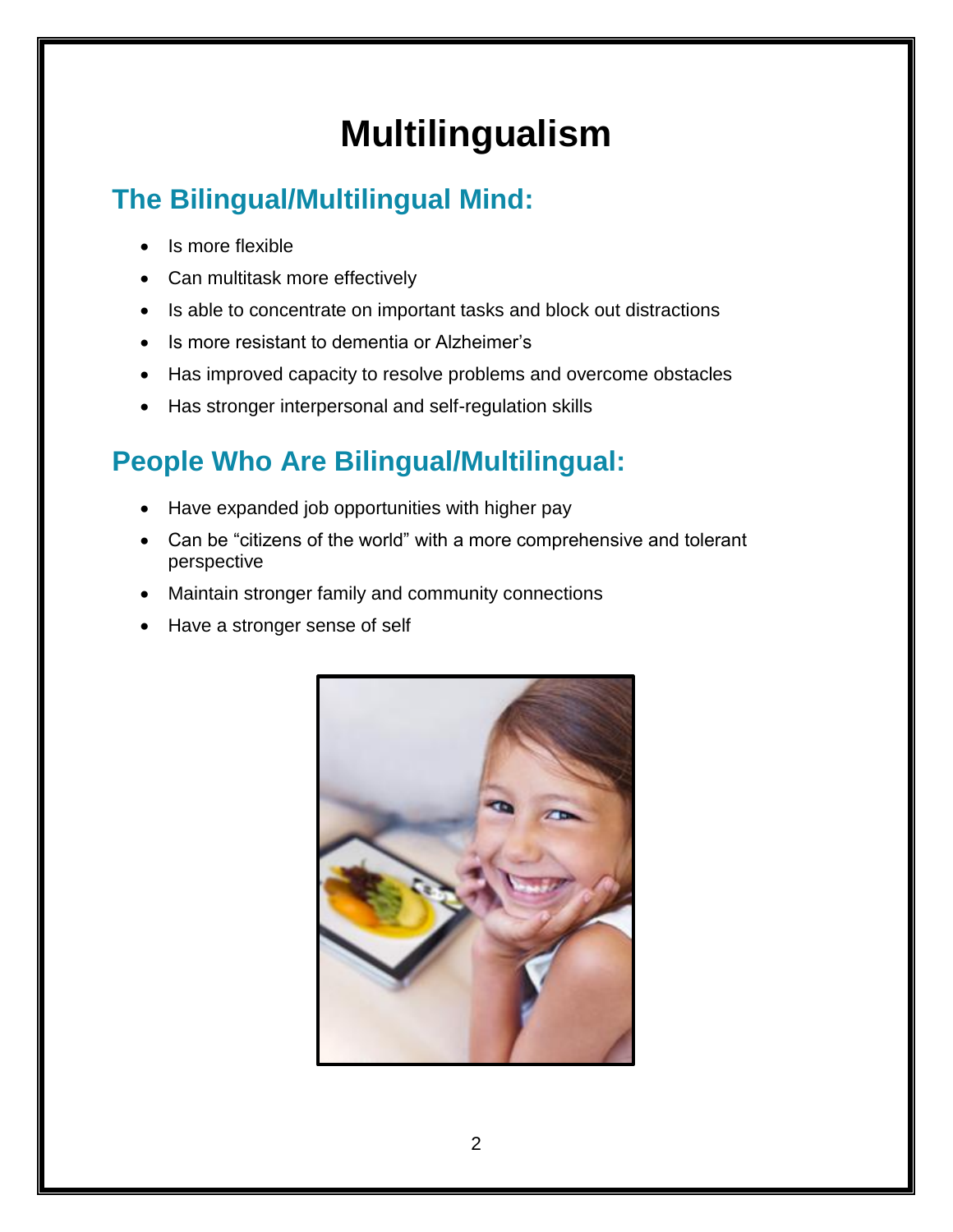# **Multilingual Program Descriptions**

#### **Dual-Language Immersion** (Kindergarten through 8th Grade)

Integrated language learning and academic instruction for native speakers of English and native speakers of another language. The goals are to attain language proficiency and academic achievement in students' first and second language, and cross-cultural understanding.

#### **Developmental Bilingual (Kindergarten through 8<sup>th</sup> Grade)**

Instruction for English learners utilizing English and students' native language for literacy and academic instruction. The goals are to attain language proficiency and academic achievement in students' first and second language.

#### **Transitional Bilingual** (Kindergarten through 3rd Grade)

Instruction for English learners utilizing English and students' native language for literacy and academic instruction, with the goals of language proficiency and academic achievement in English. Students typically transition to "English only" instruction by third grade.

#### **One-Way Immersion** (Kindergarten through 8th Grade)

Instruction in English and another language for non-speakers of the other language, with the goals of language proficiency and academic achievement in English and the other language, and cross-cultural understanding

#### **Heritage Language or Indigenous Language**

Instruction in English and another language for non-English speakers or students with limited literacy skills in their first language. Indigenous language programs support endangered minority languages in which students may have limited receptive and no productive skills. Both programs often serve American Indian students.

#### **FLEX: Foreign Language Elementary Experience**

Provides instruction for non-native speakers of the target language, with the goals of exposure, enrichment, and language experience. Typically during a designated period of the school day or after-school program (usually a few times a week) providing basic exposure to a language.

#### **FLES: Foreign Language in Elementary Schools**

Provides instruction for non-native speakers of the target language during a designated period of the school day or after-school program dedicated to language study.

#### **Native Speakers Courses**

A course of language study designed for native speakers of the target language. High school curriculum is aligned with University of California/California State University A–G requirements and courses are articulated with Advanced Placement Language classes.

**Please Note**: The list of programs is not all-inclusive. Other multilingual programs may also be implemented, based on student need.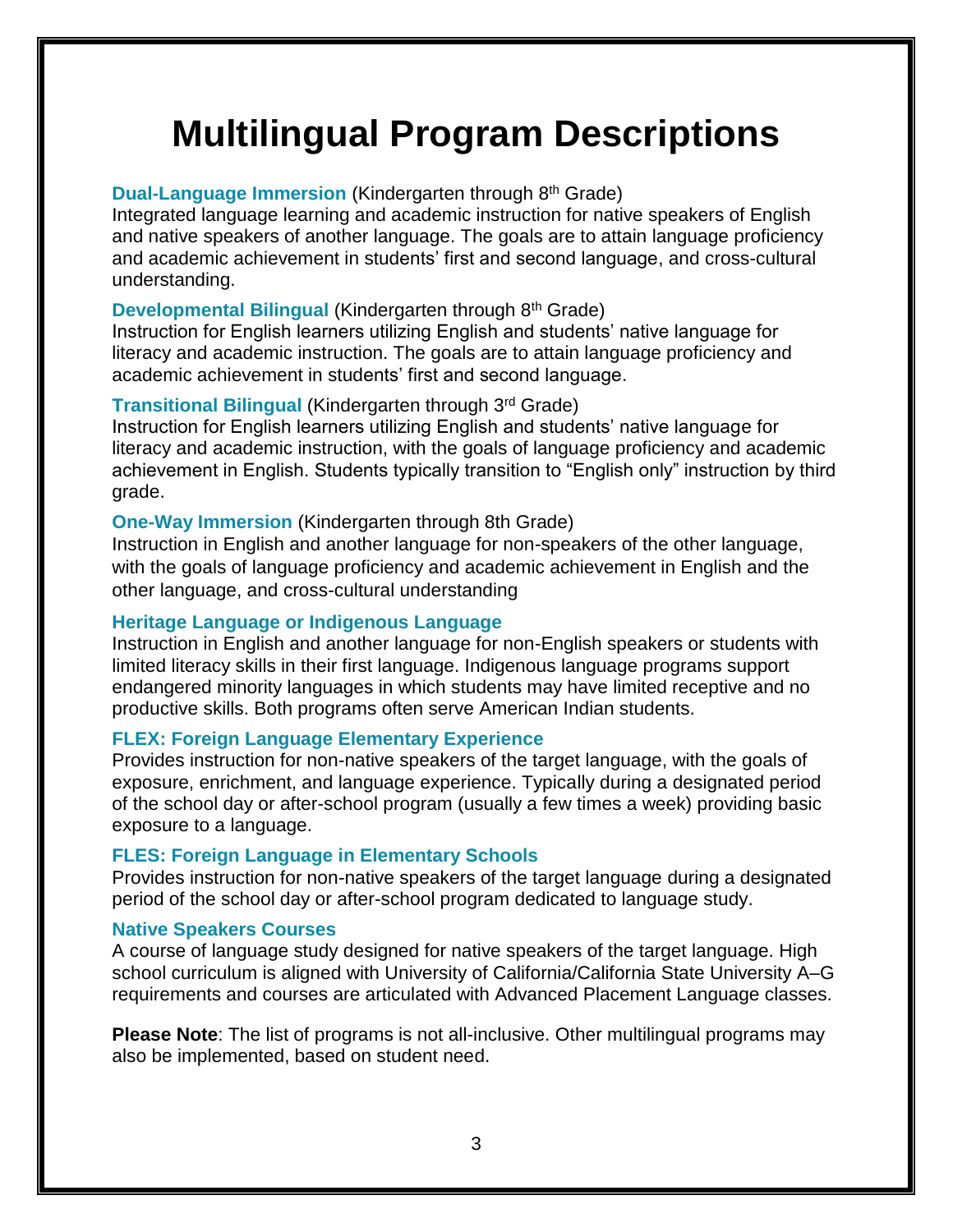#### **Questions to Ask About Current Multilingual Programs at a School**

- What kinds of multilingual programs do you offer at this school?
- How would you describe each program?
- What are the goals of each program?

# **Parent and Community Engagement**

### **Local Control and Accountability Plan (LCAP)**

The LCAP is a three-year, district-level plan that is updated each year. The plan describes the school district's overall vision for students, annual goals, and specific actions the district will take to achieve the vision and goals.

During the development of the LCAP, school districts ask parents and community members for input regarding multilingual programs in which they are interested.

#### **How parents can get involved:**

- Share information with your District English Learner Advisory Committee representative (DELAC)
- Attend and share information in the Local Control and Accountability Plan (LCAP) development meetings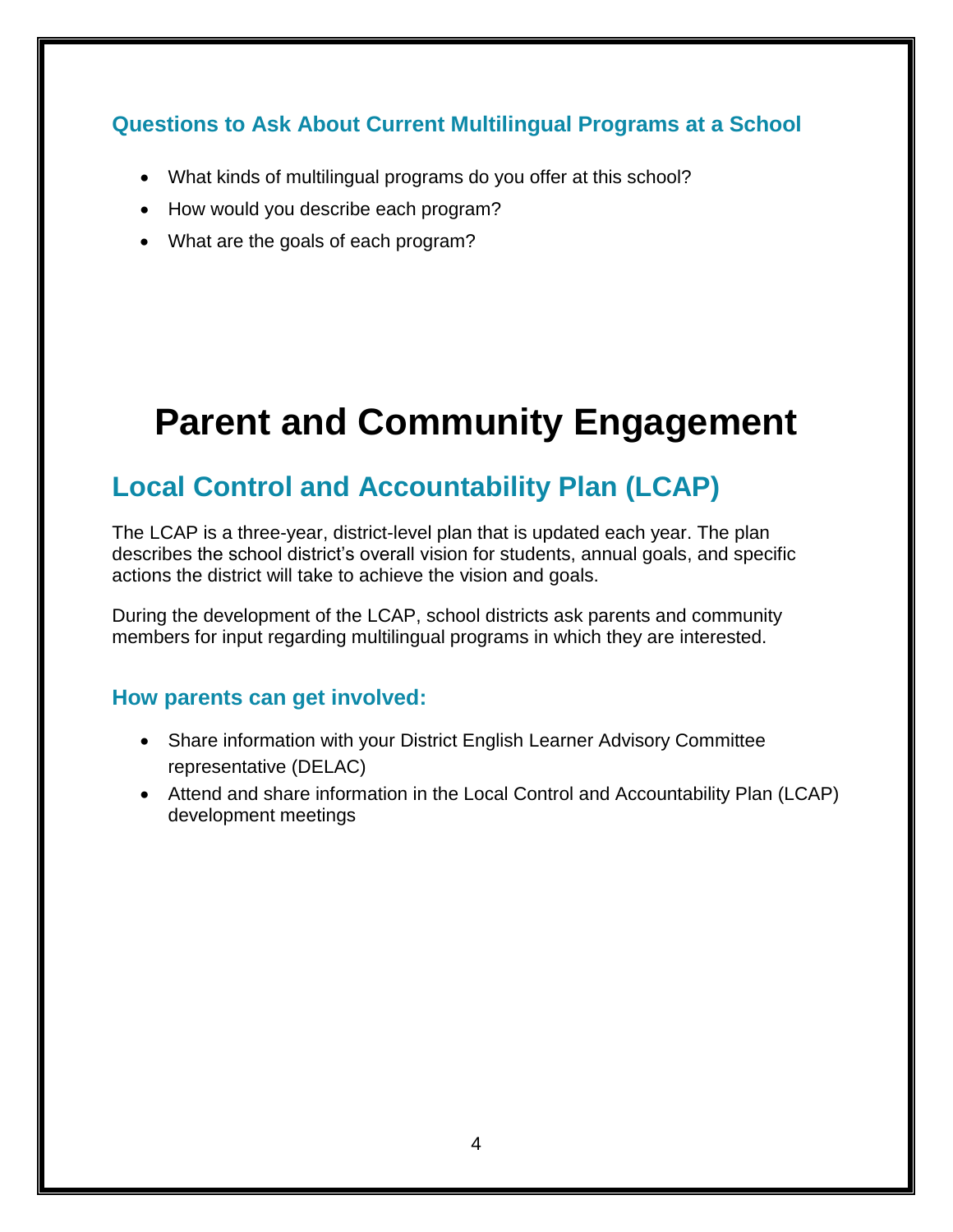### **Parental Notice**

School districts inform all parents about the kinds of language and language acquisition programs offered in the district. This information is published in the annual parent handbook. Students who enroll in the district after the start of the school year receive this information during enrollment.

#### **Parent notification includes:**

- Description and goals for each program
- Language(s) to be taught
- Description of the process to choose a program from those offered
- Description of the process to request establishment of a new program at a school

### **Parent Choice**

Parents enrolled in a school may follow the district process to choose a program that best suits their child. Schools can help parents to choose the desired program.

#### **What if a parent wants a program that is not offered at a school?**

Parents should follow the district process to request that a new program be established at a school. It takes time and thoughtful planning to implement a multilingual program that is effective in reaching its goals for students. More information about requesting a new program is described on the next page.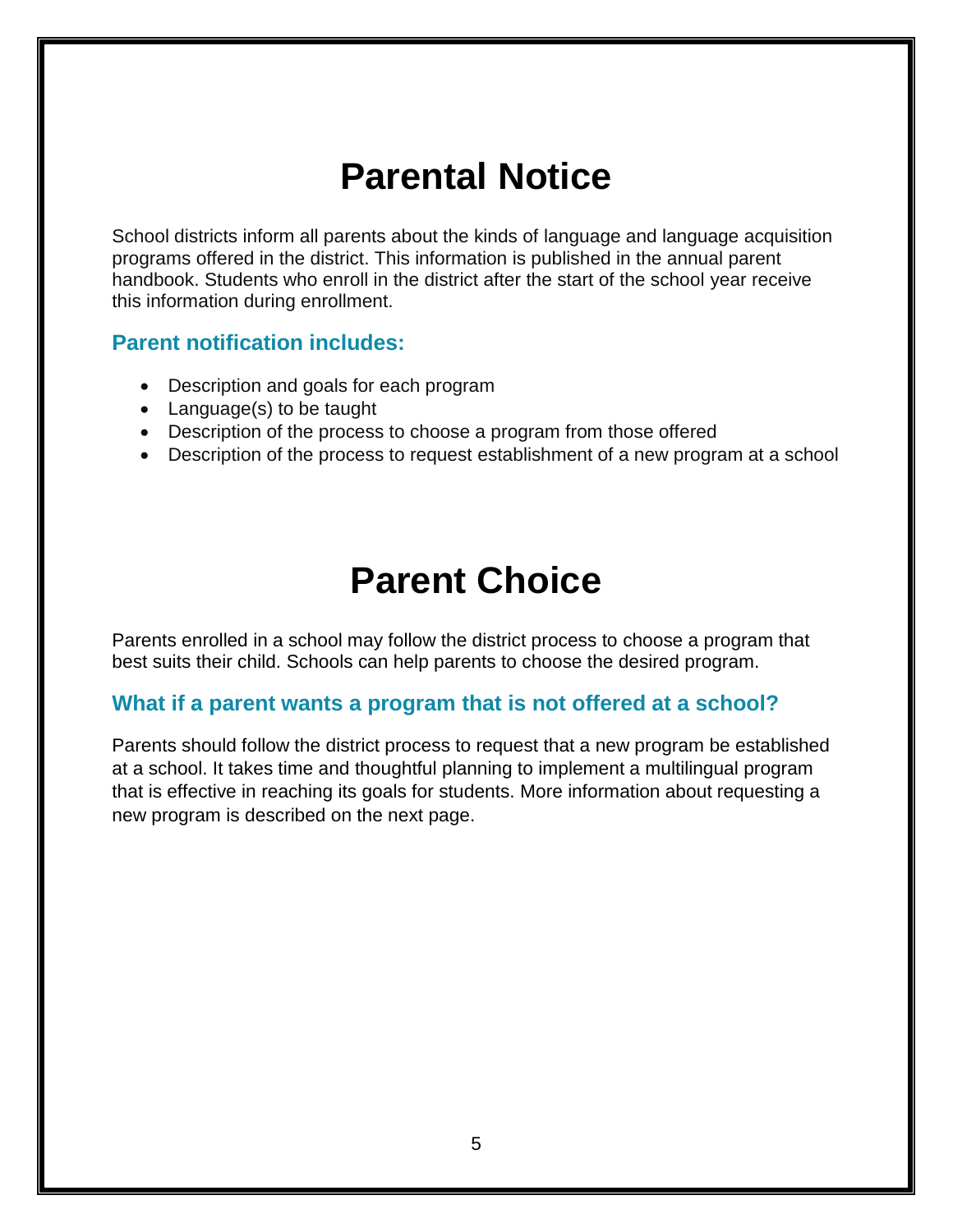# **Requesting a New Program at a School**

#### **Parents may request a program which is not currently offered at a school.**

Suggestions for submitting a request to establish a new program:

- Submit your dated request in writing. Keep a copy for yourself.
- Ask school personnel for help in submitting a request, if needed.

#### **School districts respond to requests to establish a new multilingual program when:**

- Parents or guardians of 30 or more students in a school make a request; or
- Parents or guardians of 20 or more students at a grade level in a school make a request.

**The district provides the requested program if determined to be possible.** 

#### **The district will respond by:**

- Providing written notification to parents and school personnel that a new program has been requested within 10 days of reaching the threshold above,
- Conducting a needs analysis to determine if it is possible to implement the requested program, and
- Within 60 days of reaching the threshold, providing notice, in writing, of the district's determination of whether it can implement the requested program.

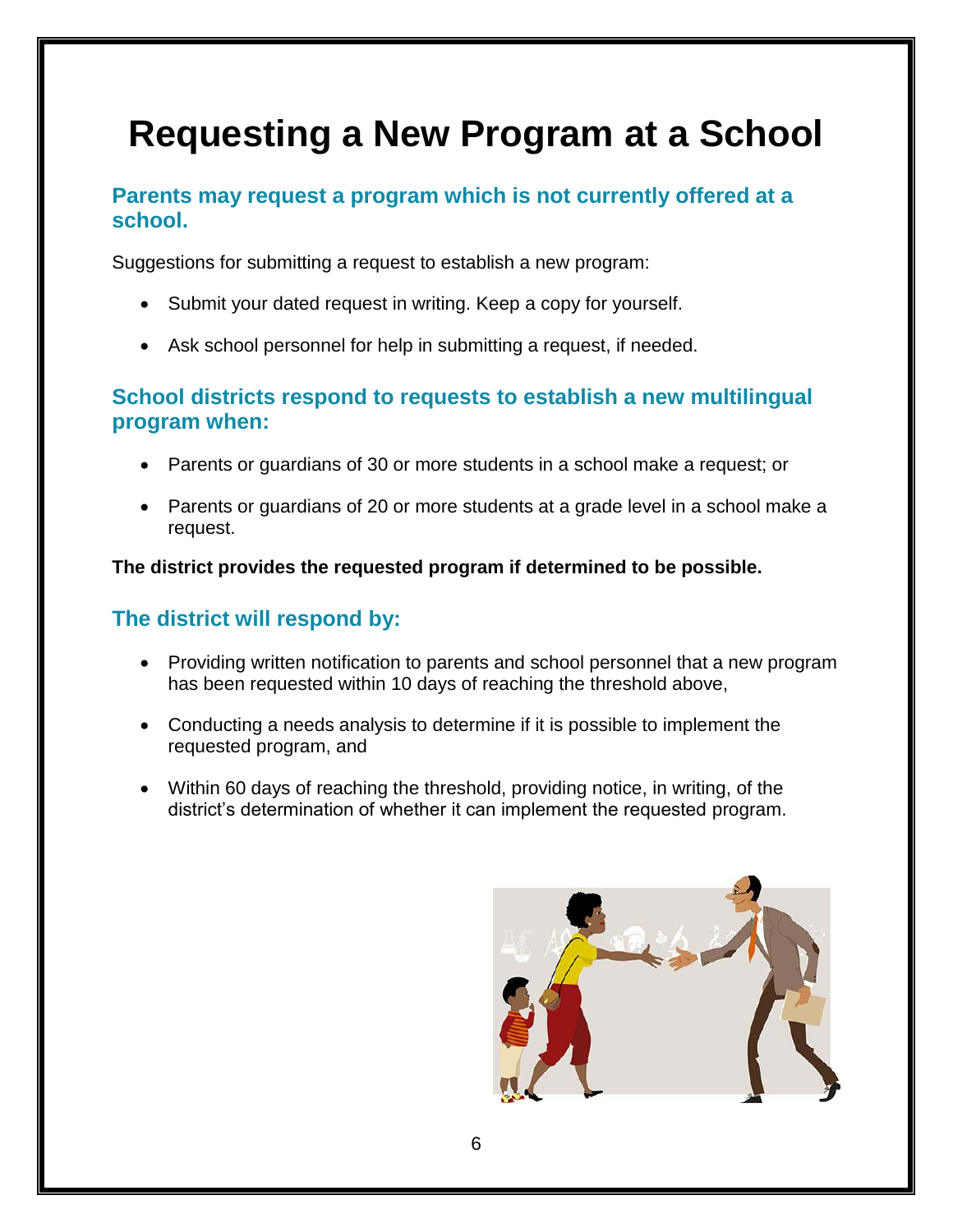# **Opportunities for Parent Involvement**

**Become informed about multilingual programs offered in your district and school:** 

- Ask for the district parent handbook
- Read other district notifications
- Visit the CA Ed.G.E. Initiative web page at <https://www.cde.ca.gov/sp/el/er/caedge.asp>

#### **At your school:**

- Attend and share information at your school's English Learner Advisory Committee (ELAC) meetings
- Request a multilingual program that best meets the needs of your child

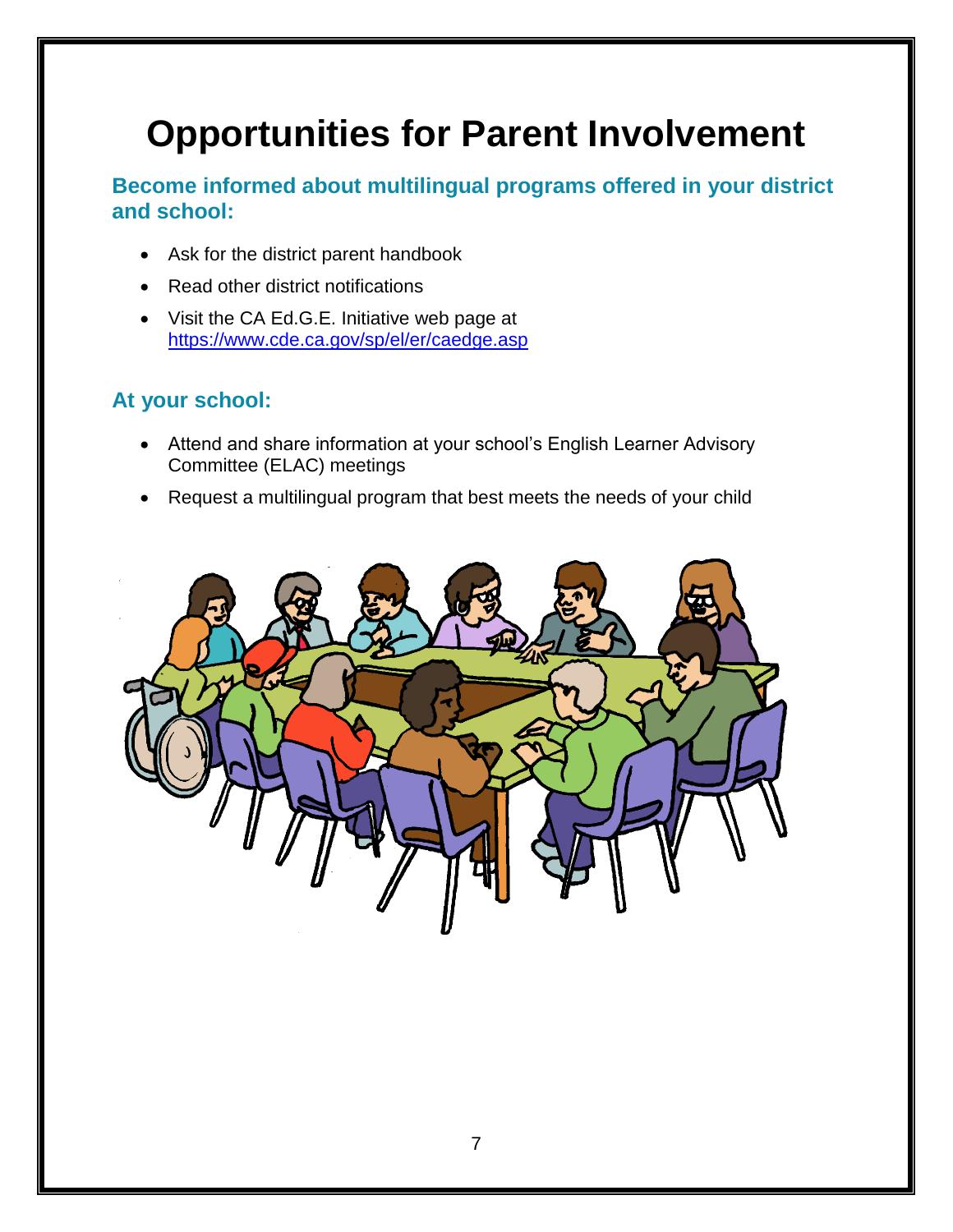

# **Questions to Ask**

#### **When the district determines it can implement the program:**

- When will instruction begin?
- What materials will be used?
- What are the goals of the program?
- How can parents support the program?

#### **When the district determines it cannot implement the program:**

- What are the reasons for the determination that the requested program cannot be implemented?
- Which resources are the school/district missing?
- Is it possible to implement the program in the future? How long before it can be implemented?
- $\bullet$   $\overbrace{\hspace{2.5cm}}$   $\overbrace{\hspace{2.5cm}}$   $\overbrace{\hspace{2.5cm}}$

#### **What can I do if I do not agree with the district's determination?**

- Write or call members of the local school board
- Speak at a local school board meeting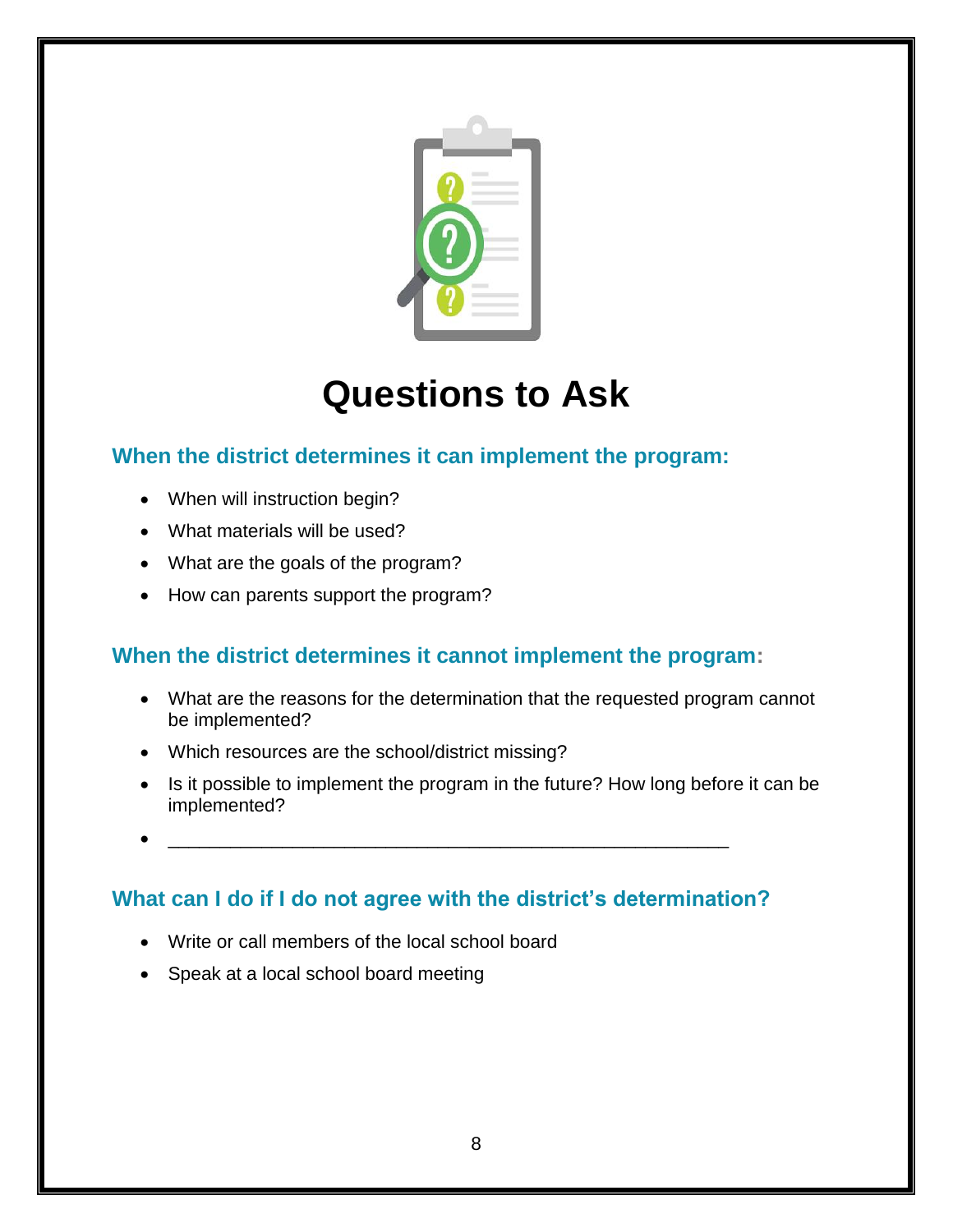# **State Seal of Biliteracy**

#### **What is the State Seal of Biliteracy?**

- Recognition by the State Superintendent of Public Instruction for graduating high school students who have attained a high level of proficiency in speaking, reading, and writing in one or more languages in addition to English
- A gold seal affixed to diploma or transcript of the graduate
- A free program for high school students, schools, and districts. Available to public schools, direct-funded charter schools, and county offices of education

#### **The purpose of the State Seal of Biliteracy is to:**

- Recognize high school graduates who are biliterate or multiliterate
- Encourage pupils to study languages
- Provide employers and colleges with a method to identify people with language and biliteracy skills
- Strengthen intergroup relationships
- Affirm the value of diversity and honor the multiple cultures and languages of a community